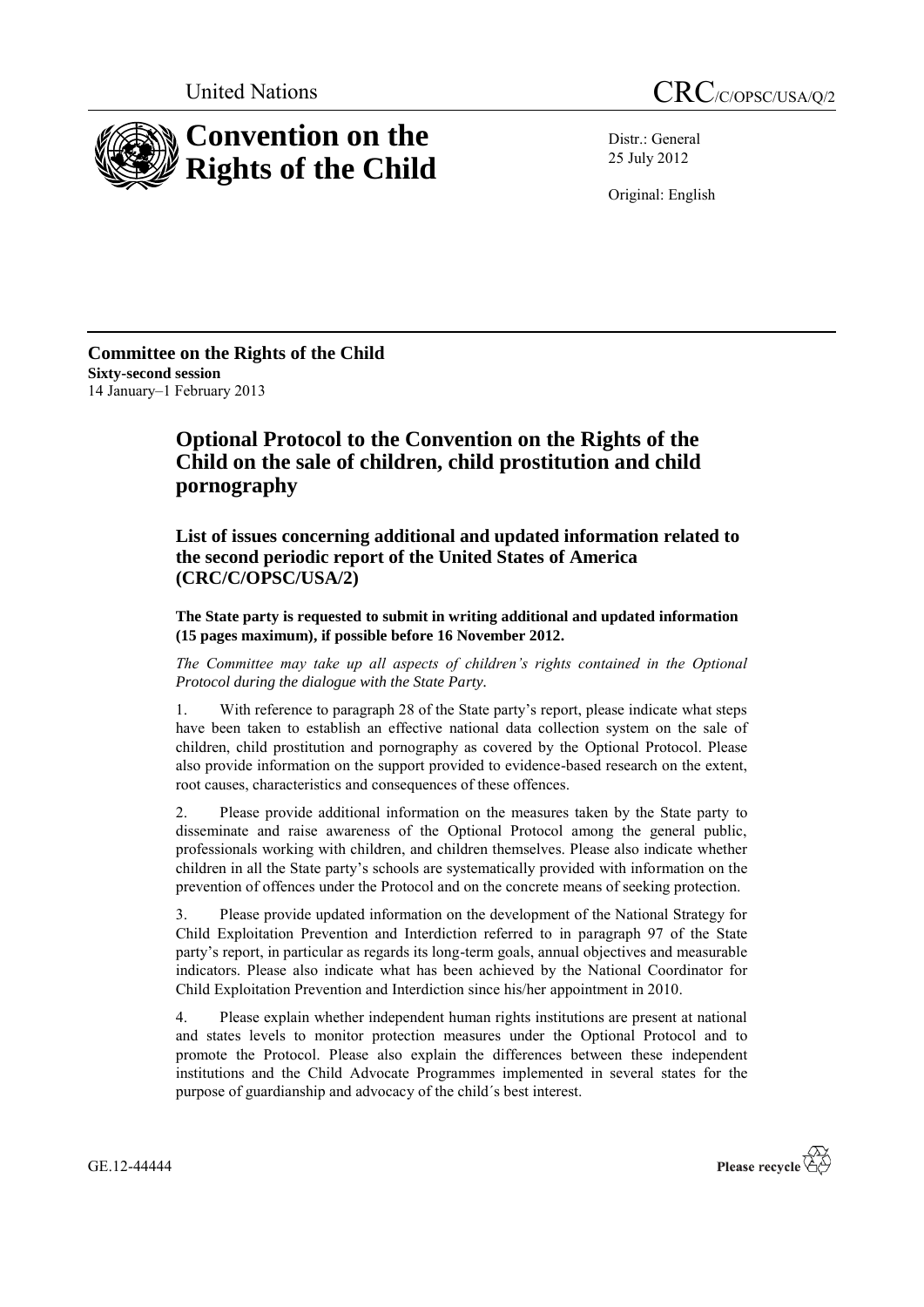5. With reference to paragraphs 147 and 223 of the State party's report, please provide additional information on:

(a) The measures to provide citizens traveling abroad with information on how to report sexual offences against children and to inform them about the sanctions they may be subjected to if they sexually abuse and exploit children abroad;

(b) All cases of United States citizens involved in sex tourism who have been convicted during the period under review.

Please also clarify whether reasonable belief that the victim was at least 18 years old can and has been accepted as legal defence for sex tourists, and whether United States citizens not residing in the State party can be prosecuted for having sexually abused and exploited children abroad under the provisions of the Prosecutorial Remedies and Other Tools to end the Exploitation of Children Today Act (PROTECT Act) Public Law No. 108-21 of 2003.

6. With respect to adoption procedures applicable in the State party, please:

(a) Clarify whether payments of prenatal and other expenses to birth mothers abroad are still possible;

(b) Clarify the requirement of "knowing and willful disregard of the law," contained in the 2002 Inter-Country Adoption Act, as a ground for prosecution;

(c) Indicate the concrete measures taken to ensure that private adoption agencies do not proceed with adoption in violation of international applicable standards;

(d) Provide detailed information on investigations launched into alleged cases of the sale of children for adoption and the follow-up given to these cases;

(e) Provide information on the case of Anyelí Liseth Hernández Rodríguez who was reportedly kidnapped in Guatemala in 2006 before being adopted in the United States.

7. Please indicate whether or not all offences covered by articles 2 and 3 of the Optional Protocol are fully covered by the Trafficking Victims Protection Reauthorization Act (TVPRA) Public Law 110-457 of 2008. Please also clarify whether children involved in prostitution and children sold for the purpose of child labour have to prove fraud and coercion to be qualified as victims under this law. Please provide updated information on the planned TVPRA 2011.

8. Please clarify whether the State party's legislation covers all forms of child pornography and not only visual materials.

9. Please explain the follow-up given to the 2009 comments made by the International Labour Organization (ILO) Committee of Experts on the Application of Conventions and Recommendations (CEACR) with regard to the application of ILO Convention No. 182. Please also provide detailed information on the investigations conducted since 2008 by the Department of Labor Wage and Hour Division into cases of sale of children for the purpose of child labour, especially in the agriculture sector.

10. Please provide precise information on the number of children engaged in prostitution who have been arrested, prosecuted and punished as offenders since 2008. Please explain what concrete steps have been taken by the State party to promote the enactment of safe harbour laws at states levels and the outcome of these measures.

11. With reference to the indication contained in paragraph 117 of the State party's report according to which unaccompanied and separated children entering the United States may be particularly vulnerable to exploitation for sex, forced labour or neglect of their needs, please provide annual data (disaggregated by sex, age, national origin and socioeconomic background) on the number of unaccompanied immigrant children apprehended